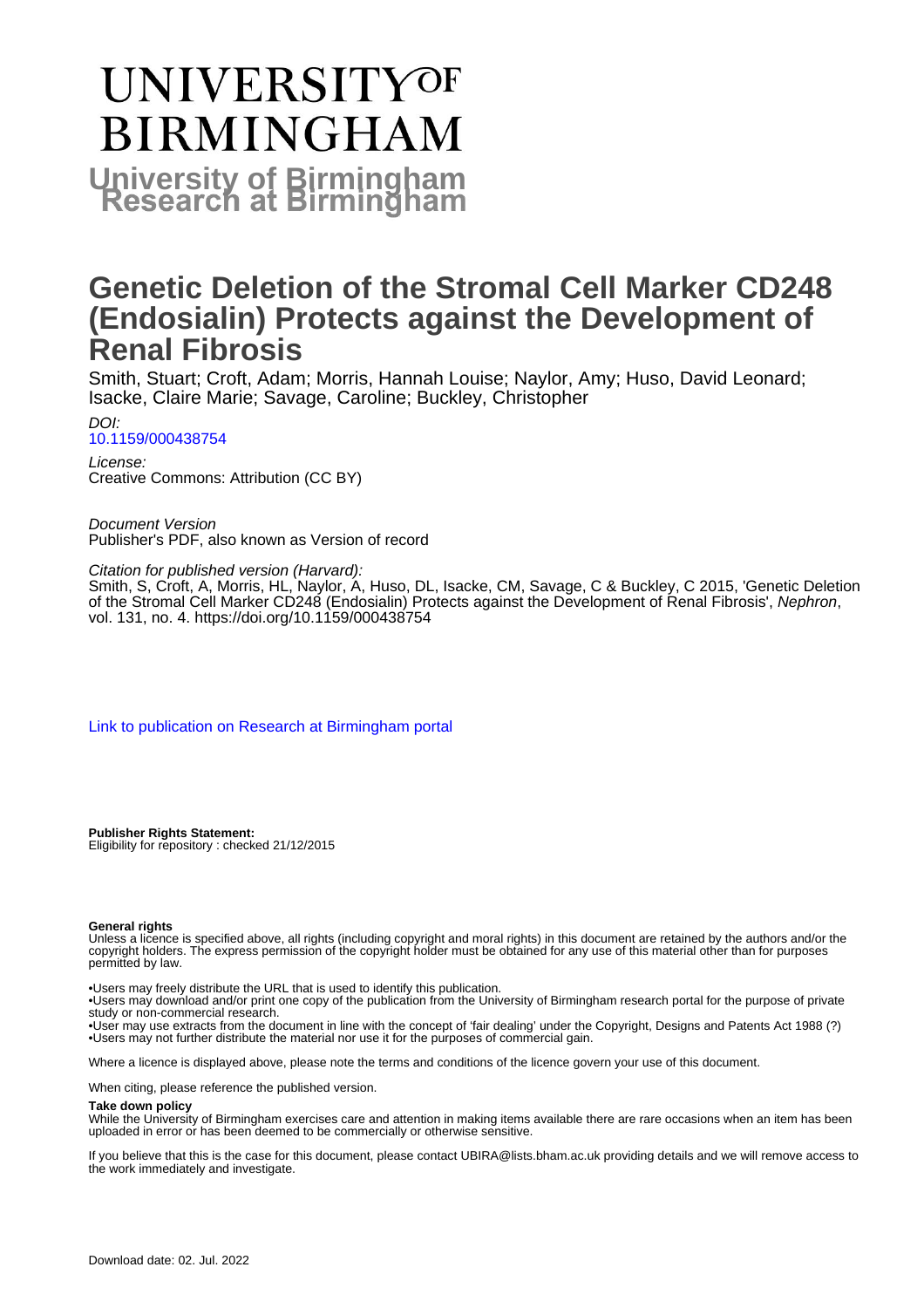# **Experimental Nephrology and Genetics: Original Paper**



 Nephron DOI: 10.1159/000438754  Received: March 25, 2014 Accepted after revision: July 16, 2015 Published online: December 4, 2015

# **Genetic Deletion of the Stromal Cell Marker CD248 (Endosialin) Protects against the Development of Renal Fibrosis**

Stuart William Smith<sup>a</sup> Adam Paul Croft<sup>a</sup> Hannah Louise Morris<sup>b</sup> Amy Jane Naylor<sup>a</sup> David Leonard Huso<sup>d</sup> Clare Marie Isacke<sup>c</sup> Caroline Olivia Susan Savage<sup>a</sup> Christopher Dominic Buckley<sup>a</sup>

a Center for Translational Inflammation Research, University of Birmingham Research Laboratories, Queen Elizabeth Hospital, b Wellcome Trust Clinical Research Facility, Queen Elizabeth Hospital Birmingham NHS Foundation Trust, Birmingham , and <sup>c</sup> Breakthrough Breast Cancer Research Centre, The Institute of Cancer Research, London, UK; <sup>d</sup> Department of Molecular and Comparative Pathobiology, The Sidney Kimmel Comprehensive Cancer Center, John Hopkins Medical Institutions, Baltimore, Md., USA

#### **Key Words**

CD248 · Endosialin · Fibrosis · Kidney

#### **Abstract**

*Background:* Tissue fibrosis and microvascular rarefaction are hallmarks of progressive renal disease. CD248 is a transmembrane glycoprotein expressed by key effector cells within the stroma of fibrotic kidneys including pericytes, myofibroblasts and stromal fibroblasts. In human disease, increased expression of CD248 by stromal cells predicts progression to end-stage renal failure. We therefore, hypothesized that the genetic deletion of the CD248 gene would protect against fibrosis following kidney injury. *Methods:* Using the unilateral ureteral obstruction (UUO) model of renal fibrosis, we investigated the effect of genetic deletion of CD248 on post obstructive kidney fibrosis. *Results:* CD248 null mice were protected from fibrosis and microvascular rarefaction following UUO. Although the precise mechanism is not known, this may to be due to a stabilizing effect of pericytes with less migration and differentiation of pericytes to-

# **KARGER 125**

E-Mail karger@karger.com

© 2015 The Author(s) Published by S. Karger AG, Basel 1660–8151/15/0000–0000\$0/0



 www.karger.com/nef This article is licensed under the Creative Commons Attribution 4.0 International License (CC BY) (http://www.karger.com/Services/ OpenAccessLicense). Usage, derivative works and distribution are permitted provided that proper credit is given to the author and the original publisher.

ward a myofibroblast phenotype in CD248<sup>-/-</sup> mice. CD248<sup>-/-</sup> fibroblasts also proliferated less and deposited less collagen in vitro. *Conclusion:* These studies suggest that CD248 stromal cells have a pathogenic role in renal fibrosis and that targeting CD248 is effective at inhibiting both microvascular rarefaction and renal fibrosis through modulation of pericyte and stromal cell function. © 2015 The Author(s) Published by S. Karger AG, Basel

#### **Introduction**

 Tissue fibrosis and microvascular rarefaction are the pathological hallmarks of progressive end-stage renal disease [1, 2]. It has recently been established that resident microvascular pericytes and perivascular fibroblasts are the predominant source of the activated, matrix depositing stromal cell population in fibrotic kidney tissue [3–5] . However, there are currently no therapeutic strategies that directly target these disease processes. It has been established that pericyte activation leads to detachment

 Prof. Christopher Dominic Buckley University of Birmingham Edgbaston Birmingham, B15 2TT (UK) E-Mail c.d.buckley @ bham.ac.uk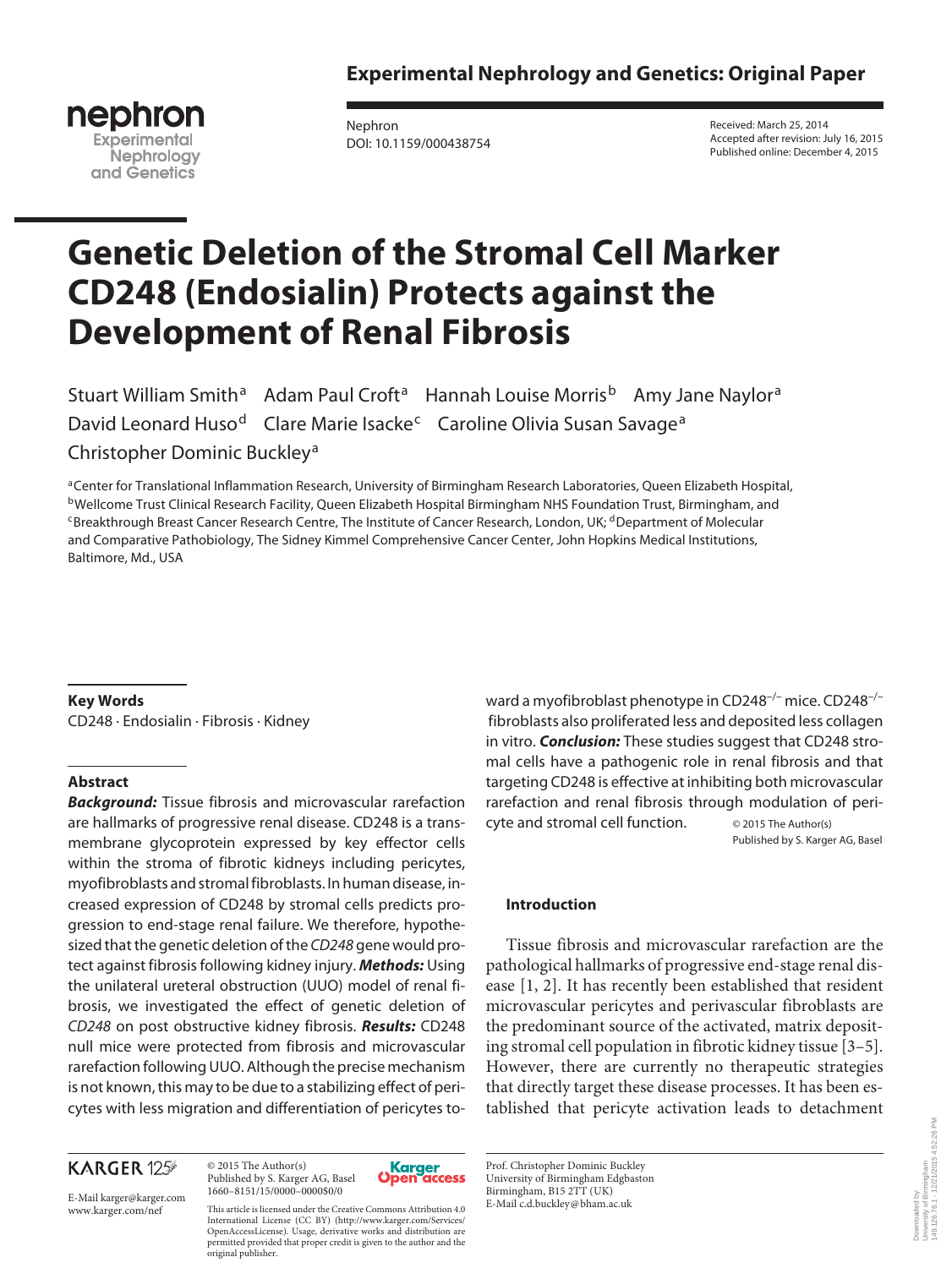from the vasculature, migration and differentiation into the scar-forming myofibroblasts within the tubulointerstitium. This leads to destabilization of vascular integrity, microvascular rarefaction and tissue hypoxia [6, 7]. The histological evidence of these disease processes (vessel rarefaction and the extent of tubulointerstitial fibrosis) within kidney biopsy tissue is known to correlate with poor prognostic outcomes in patients with CKD [2, 7, 8] . In view of the key effector roles of pericytes, perivascular fibroblasts and myofibroblasts, identification and functional characterization of novel proteins expressed by these resident cell types will be critical for the therapeutic modulation of these disease pathways.

 CD248 (endosialin) is a type I transmembrane glycoprotein that is expressed by stromal fibroblasts, myofibroblasts and a subset of pericytes, but not by endothelial cells [9–12] . Upregulated expression of CD248 has been observed following inflammation, and the constitutive loss of CD248 has been shown to modulate inflammatory tissue stroma [13–15]. The function of CD248 has not been fully elucidated; however, it has been shown to regulate platelet-derived growth factor (PDGF) receptor (PGDFR) signaling and bind fibronectin and collagens types I and IV [16] . Binding of these ligands is thought to mediate stromal cell adhesion, migration and proliferation in vitro [17].

 We have previously demonstrated in kidney biopsy tissue that *CD248* is expressed by mesangial pericytes of the glomerulus, and expressed at low levels by a population of peritubular cells that morphologically resemble pericytes [10]. *CD248* expression was upregulated in stromal compartment of fibrotic kidneys being expressed by stromal fibroblasts and tissue myofibroblasts. The level of expression correlated with progression of renal disease. We thus hypothesised that *CD248* -expressing stromal cells are pathogenic in renal fibrosis. To test our hypothesis, we have induced renal fibrosis using the unilateral ureteral obstruction (UUO) model of kidney injury in  $CD248^{-/-}$  mice. We demonstrate that  $CD248^{-/-}$  mice are protected against myofibroblast accumulation, microvascular rarefaction and renal fibrosis.

#### **Materials and Methods**

#### *Mice and Surgery*

 129SvEv mice were purchased from Taconic, Denmark and maintained in 12-hour light/12-hour dark cycle with free access to food and water. All procedures were performed in accordance with UK Home Office guidelines. Transgenic mice lacking CD248<sup>-/-</sup> were generated and genotyped as previously described [18] . For all in vivo studies, 6 litter-matched male mice aged 8–10 weeks were used in each experimental group. Experiments were repeated 3 imes in independent experiments. Bone marrow chimeras were generated as previously described [19] using fetal liver cells expressing enhanced yellow fluorescent protein under the control of the Rosa26 promoter. Unilateral ureteric obstruction was performed by midline laparotomy; in brief, the left ureter was identified and ligated at 2 points. Sham-operated control mice underwent an identical procedure except that the left ureter was mobilized but not ligated. For all in vivo studies, 6 litter-matched male mice aged 8–10 weeks were used in each experimental group. Experiments were repeated 3 times in independent experiments.

#### *Immunohistochemistry*

 Four-micrometer tissue paraffin sections were dewaxed in xylene and re-hydrated. Antigen retrieval was performed using Dako Target Antigen Retrieval solution (Dako) at 95°C. Sections were stained according to the Dako rabbit Envision-HRP kit protocol. Sections were then counterstained with Mayer's hematoxylin. Rabbit anti-mouse CD248 unconjugated (clone PI3, in house antibody) was used to localize *CD248* expression [12]. Isotype controls were substituted for primary antibody on serial sections. Renal fibrosis was visualized and quantified with use of Picrosirius red stain. Twelve non-overlapping fields at ×400 magnification from each section were captured using a Nikon Eclipse E400 microscope and digital camera (Nikon). The threshold of pixels was expressed as a percentage of the total pixels using Adobe Photoshop. This was taken to represent the percentage area staining positively for collagen.

#### *Confocal Microscopy*

 The following were the primary antibodies: rat anti-mouse CD45 (eBioscience), rat anti-mouse PDGFRβ biotin (1:100; eBioscience, USA; clone APB5), anti-mouse alpha SMA (clone 1A4, Sigma), hamster anti-CD31 (1:100; Serotec, BioRad, USA; clone 2H8), anti-CD248 (1:400; clone p13, gift from Claire Isacke, The Institute of Cancer Research, London, UK), anti-NG2 (1:75; Upstate, Merck Millipore, USA; clone 132.38), mouse anti-desmin (Dako, 1:100). Primary antibodies were detected using appropriately conjugated secondary antibodies. DAPI was used as a nuclear counterstain.

 For quantification, specific cells were counted in randomly selected fields of view at ×400 or ×630 magnification per mouse tissue section. Twenty-five random fields of view were analyzed per tissue section in 3 independent experiments. A cell was recorded as positive if 75% of the cell area immediately surrounding nuclei stained positive. A Zeiss confocal LSM 510 microscope (Zeiss, Germany) was used to visualize staining with images and captured and processed using the Zeiss LSM Image Examiner software (Zeiss). Representative images were chosen from each experiment for figure editing. For microvascular studies, quantification of the number of fluorescence pixels was calculated using Adobe Photoshop. The percentage area per field covered by vessels (positive CY-3 immunofluorescence) was then expressed as a percentage of the total pixel count. Results were expressed as mean ± SEM of 10 fields of view per mouse tissue section.

#### *Western Blotting*

 Tissue was homogenized in CellLyticMT (Sigma) sample buffer as per the manufacturer's instructions. Protein content was quantified using the Bradford assay (BioRad). Equivalent amounts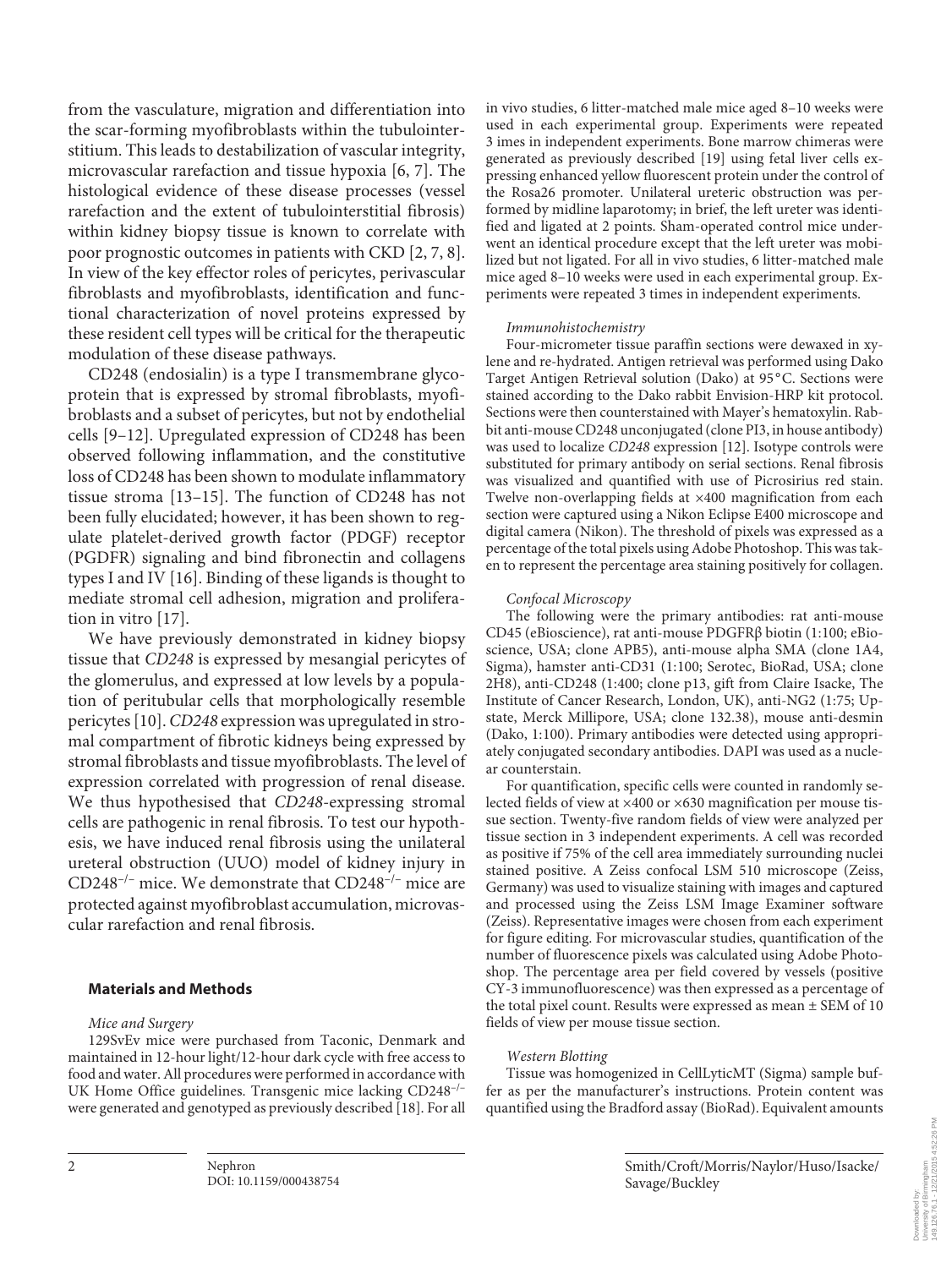of protein were loaded onto a 10% w/v non-denaturing SDS-PAGE gel. Gels were transferred onto PVDF membrane (GE Healthcare) and incubated with the primary antibodies: rabbit anti-mouse CD248 (clone PI3 [9]) or with anti-mouse GAPDH (Abcam) followed by horseradish peroxidase-conjugated anti-rabbit IgG (Amersham, Buckinghamshire, UK). Immunodetection was carried out using an enhanced chemiluminescence kit (Amersham, Buckinghamshire, UK) followed by exposure to X-ray film.

#### *Quantitative Polymerase Chain Reaction*

 RNA was extracted using an RNeasy kit (Qiagen) and transcribed into cDNA using a TaqMan® Reverse Transcription (Applied Biosystems) kit as per the manufacturer's instructions. Quantitative PCR was performed using TaqMan Gene Expression assays; *CD248* (Mm00547485), *Collagen 1A1* (Col1a1; Mm00801666) and *GAPDH* (4352339E) were used as a housekeeping gene. Assays were run on a 7900HT Real Time PCR System (Applied Biosystems). CT values were normalized using *GAPDH* as a housekeeping gene (ΔCT). Fold changes in gene expression were then calculated using  $2^{-\Delta\Delta}$ CT.

#### *Isolation of Renal Cells*

 Renal cell populations were isolated from murine kidney using the Dynabead infusion method described by Takemoto et al. [20] . The kidneys were then harvested, minced and a digested with collagenase IV 10 mg/ml in Hank's buffer with 200 U/ml DNase I (Roche) for 30 min at 37°C. The glomeruli were then separated from the tubules using a magnet (Invitrogen). Glomeruli were plated in RPMI 1640 (Gibco) containing 20% fetal calf serum (Gibco), 1.75 mM glutamine, 87 U/ml penicillin, 87 μg/ml streptomycin, 15 mM HEPES and 1 mM sodium pyruvate (all from Gibco) for the outgrowth of mesangial cells; tubules were plated in DMEM/F12 (Gibco) containing 20% fetal calf serum, 1.75 mM glutamine, 87 U/ml penicillin, 87 μg/ml streptomycin for the outgrowth of renal fibroblasts or in DMEM/F12 (Gibco) containing 0.5% fetal calf serum, 1.75 mM glutamine, 87 U/ml penicillin, 87 μg/ml streptomycin, 10 μg/ml insulin, 5.5 μg/ml transferrin, 5 ng/ ml sodium selenite, 1 ng/ml endothelial growth factor (Sigma UK), 5 pg/ml triiodothyronine, 5 μg/ml dexamethasone and 2.5 μg/ml amphotericin (all from Gibco) for the isolation of proximal tubular epithelial cells. Cell identity was confirmed by morphology and expression of cell-specific markers. All cell cultures were grown through multiple passages (passage 4) to ensure homogeneity. All cells were negative for CD45, CD31 and podocyte marker, synaptopodin. Mesangial pericytes and tubulointerstitial fibroblasts were positive for CD90, fibronectin and vimentin but negative for the epith.

#### *Functional Studies*

 Eight thousand cells were seeded per well in a 96-well plate (counted using a Beckman Coulter Counter). Cells were serum starved for 24 h (media replaced with complete media in the absence of serum). Serum media was replaced at 24 h and MTT (MTT 3-(4,5-dimethylthiazol-2-yl)-2,5-diphenyltetrazolium bromide) assay was then performed according to manufacturer's instructions (Life Technologies). Crystal violet staining was used in parallel to ensure that the increased MTT activity correlated with an increase in cell number. A Picrosirius red dye-binding assay originally described by Heng et al. [21] was used for measuring collagen accumulation in vitro.

#### *Statistical Analysis*

Results are presented as means  $\pm$  SEM. The statistical significance of differences between means was assessed using 1-way or 2-way analysis of variance (ANOVA) with appropriate post-test analysis or 2-tailed Student's t test. Values of p < 0.05 were considered significant. Analysis and graphs were prepared using Prism 5 (GraphPad, San Diego, Calif., USA).

#### **Results**

# *CD248 Is Expressed in Adult Murine Kidney by a Subset of Pericytes and Perivascular Fibroblasts and Upregulated in the Tissue Stroma of Inflamed Kidneys*

Consistent with our previous observations [10], we found CD248 was expressed by a subset of peritubular cells within the stromal compartment of resting murine kidney (fig. 1A). The close proximity of these cells to the vasculature suggested that *CD248* might be expressed by a subset of vascular pericytes. We identified pericytes histologically with a panel of antibodies against PDGFRβ, NG2, αSMA and desmin and expression was seen to colocalize with a subset of pericytes identified by these antibodies (fig. 1A). In kidney tissue from both wild type (WT) and  $CD248^{-/-}$  mice between 62 and 95% of CD31positive vessels within the tissue were associated with pericyte cell bodies or processes (fig. 1B) depending on the pericyte marker that was used. The pericyte coverage of kidney endothelium is consistent with the observations of previous studies [22]. CD248 was visible on some of these pericytes and also occasionally on cells where none of the 3 other pericyte markers used were detectable ( $fig. 1$ ). There were no significant differences between pericyte coverage (fig. 1B), or expression of each pericyte marker in tissue from  $CD248^{-/-}$  compared to WT mice ( fig. 1 B). As expected, *CD248* expression on pericytes was not expressed in  $CD248^{-/-}$  kidney tissue (fig. 1B).

 Renal fibrosis was induced using the UUO model of renal fibrosis as previously described [23] . In this model, ligation of the ureter leads to an obstructive nephropathy and progressive tissue fibrosis. Kidney tissue was harvested and digested at 3, 7 and 14 days following UUO and from sham-operated mice. Following UUO, CD248 mRNA expression was found to be significantly increased at 7 and 14 days post UUO (fig. 2A), and this increased expression was also confirmed at the protein level (fig. 2B). Using immunohistochemistry, we observed that the upregulated expression of *CD248* occurred within the stromal compartment of the kidney with CD248 being highly expressed by vascular pericytes and stromal fibroblasts/ myofibroblasts (fig. 2C). In contrast, in sham-operated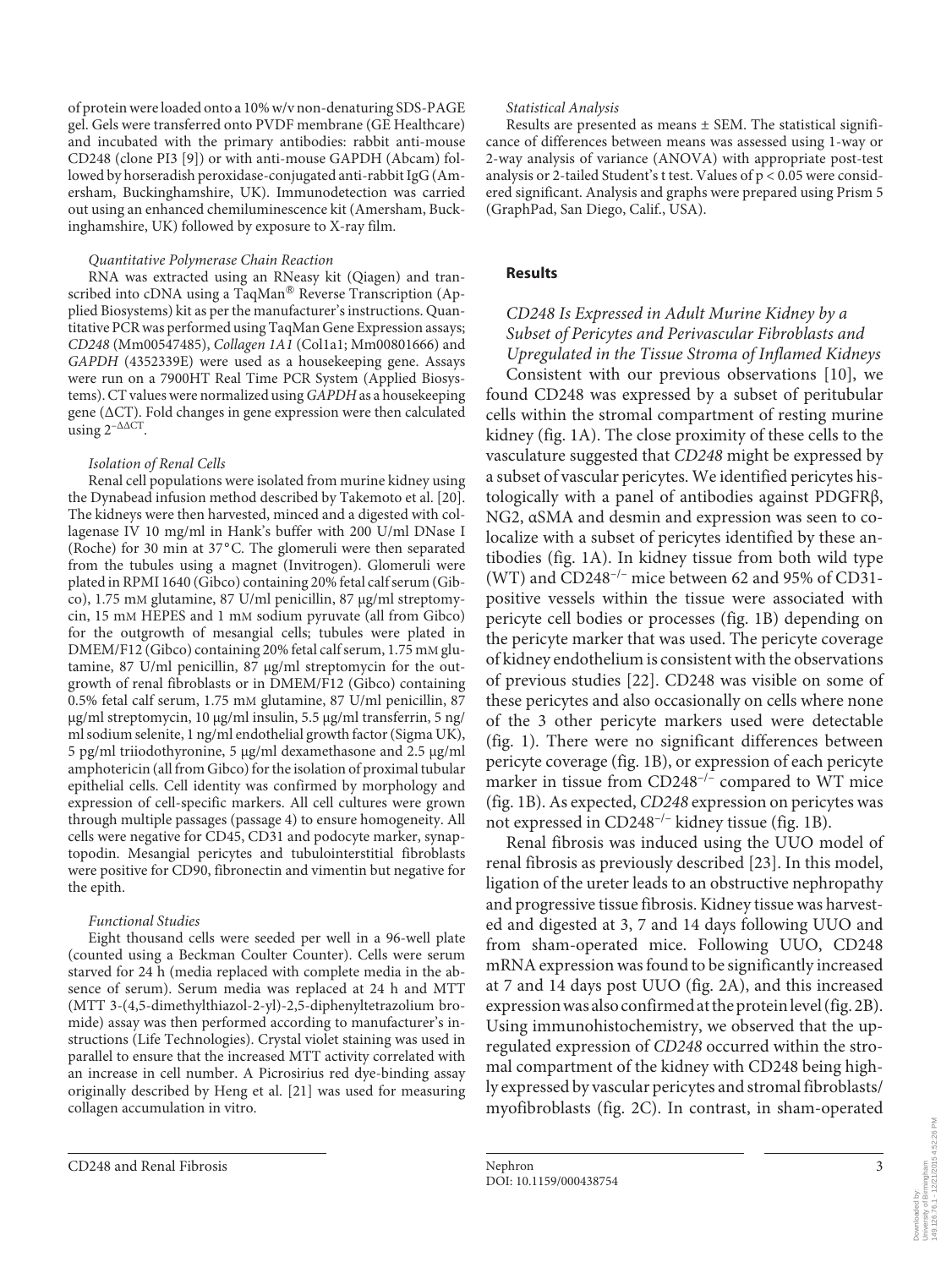

**Fig. 1.** *CD248* is expressed by a subset of pericytes resting kidney. **A** CD248 co-localized with recognized markers of pericytes in resting kidney. Representative images are shown at ×630 magnification of WT resting kidney (right panel) with high-powered images  $(2 \times$  zoom of  $\times$  630 original magnification) on the left panel stained with CD31 (endothelium, red), CD248 (blue) and pericyte markers: NG2, αSMA, PDGFRβ and desmin (green). Scale bar 50 μm. \* Indicates an example of cell staining positive for both CD248

(blue) and the pericyte marker (green). **B** Expression of individual pericyte markers, expressed as percentage of CD31 positive vessels positive for PDGFRβ, NG2, αSMA or desmin. Filled bars are WT and open bars are  $CD248^{-/-}$ . Data presented are mean  $\pm$  SEM from 10 high-powered (×630) fields of view per mouse kidney section (10  $\times$  kidney sections were analyzed from 6 individual mouse). N.E. = Not expressed.

**Fig. 2.** *CD248* expression increases following unilateral ureteric obstruction. Expression of CD248 was examined by quantitative PCR on whole kidneys (A). Results are expressed as mRNA fold change mean ± SEM relative to the control group (sham operated day 14; 1-way ANOVA with Bonferroni's post test relative to control, \* p < 0.01, \*\*  $p < 0.001$ ,  $n = 6$  mice per treatment group). **B** Whole kidney lysates were also used to demonstrate CD248 protein expression at baseline (no operation performed), following a sham operation on day 14 and after UUO for 3, 7 and 14 days. **Ca** , **b** Tissue histology of sham-operated kidney tissue showed *CD248* was expressed by mesangial cells of the glomerulus (arrow) and by peritubular

cells (\*). At 14 days following UUO, tubular dilatation and interstitial expansion accompanied increased *CD248* expression in the interstitium  $(*)$  in a space expected to be occupied by pericytes and stromal fibroblasts (Cc, d). Magnification ×20 (Ca, c) and ×63 (Cb, **d** ). **D** Bone marrow chimera studies. UUO-injured tissue from day 14 is shown. Yellow fluorescent protein (green) is expressed in the cytoplasm of infiltrating cells many of which are CD45+ leucocytes (red) but not within resident CD248+ stromal cells (blue). Magnification  $\times$ 40 (representative images from  $n = 8$  chimeric mice generated). Scale bar 50 μm.

(*For figure see next page.*)

Smith/Croft/Morris/Naylor/Huso/Isacke/ Savage/Buckley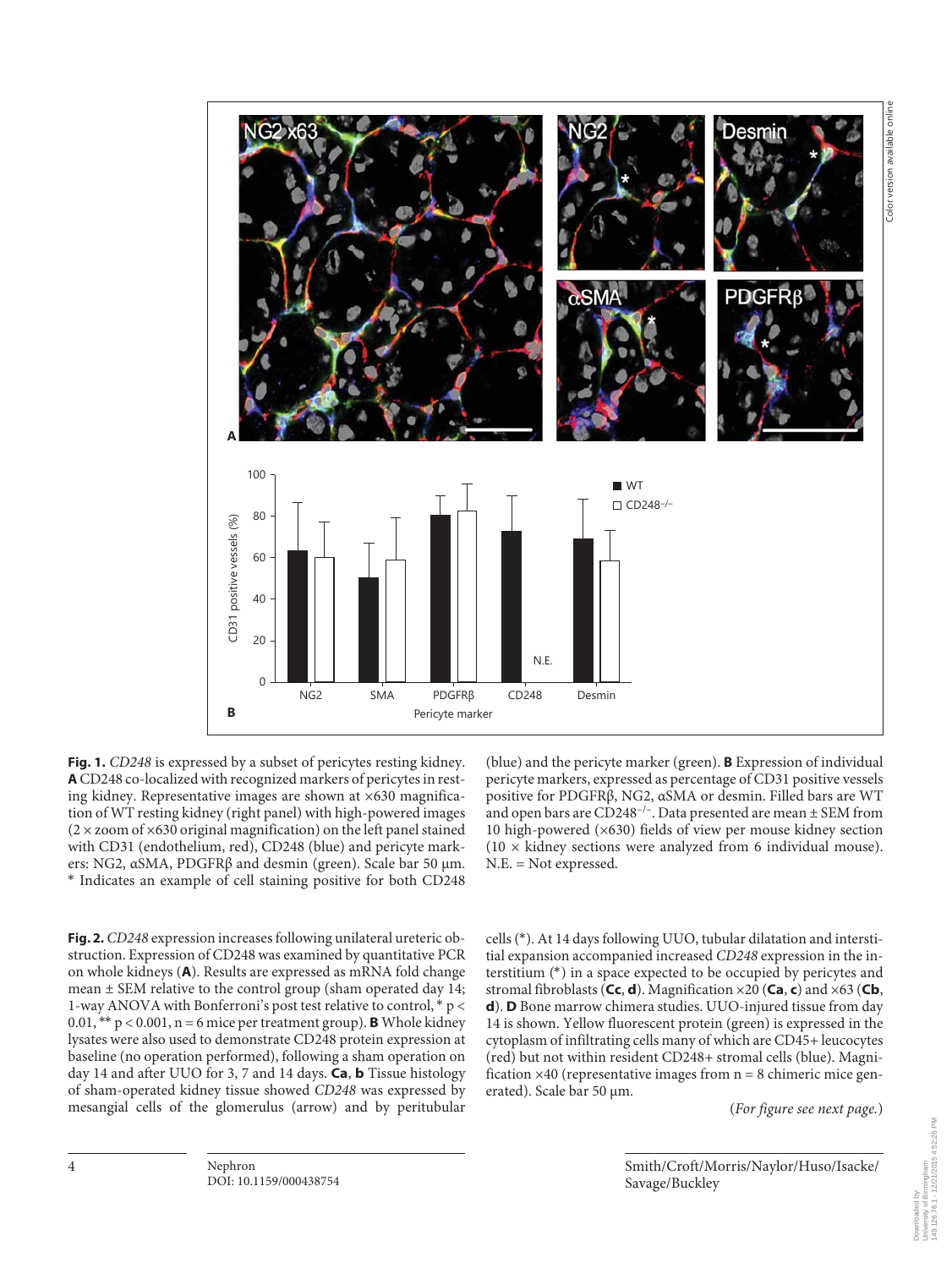

**2**

5

Downloaded by:<br>University of Birmingham<br>149.126.76.1 - 12/21/2015 4:52:26 PM 149.126.76.1 - 12/21/2015 4:52:26 PMUniversity of Birmingham Downloaded by: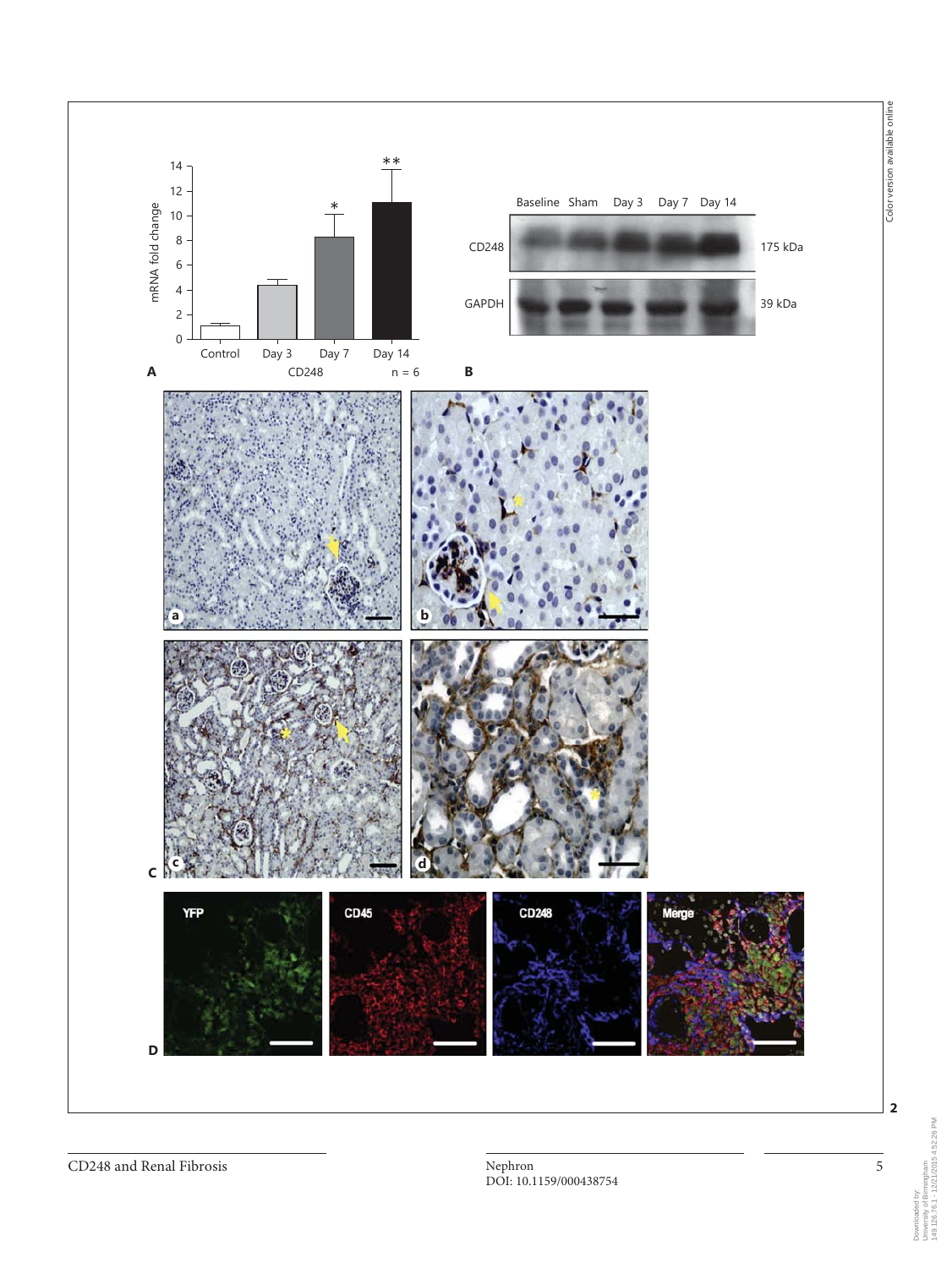kidney tissue, *CD248* expression was low and restricted to a small number of vascular pericytes and mesangial cells of the glomerulus. We next performed bone marrow chimera studies to confirm that following UUO, CD248 was expressed only by resident stromal cells and not by infiltrating (donor derived) bone marrow-derived cells  $(fig. 2D)$ .

### *CD248 –/– Mice Are Protected against the Development of Renal Fibrosis Following UUO*

 To examine the role of CD248 in renal fibrosis, we performed UUO in CD248<sup>-/-</sup> mice. At baseline, there was no significant difference in body weight, urinary protein loss, renal function or the histological appearance of the tubulointerstitial space and glomerular compartments between WT and CD248<sup>-/-</sup> mice ( $p > 0.05$ , ns, n = 10 mice per group, data not shown). Following UUO, the severity of renal fibrosis was determined by histological examination for collagen deposition using Sirius red stain. There was a significant increase in the deposition of fibrillary collagen in the tubulointerstitial space 7 and 14 days post UUO (\*\*\*  $p \le 0.001$ ) compared to sham-operated mice in both WT and CD248<sup>-/-</sup> mice. However, CD248<sup>-/-</sup> mice deposited significantly less collagen after 14 days of UUO (42% reduction, \*\* p < 0.01) compared to WT mice. Similarly, collagen 1a1 (Col1a1) mRNA transcription was significantly increased 7 and 14 days following injury compared to sham-operated tissue. In  $CD248^{-/-}$  mice, col1a1 RNA expression was increased in response to injury ( $* p < 0.01$ ) but levels were blunted compared to WT mice, and there was no significant difference in expression at days 3, 7 and 14 post UUO. Col1a1 RNA expression was significantly reduced in  $CD248^{-/-}$  mice at day 14 following injury compared to WT mice (\*\*  $p < 0.01$ ).

To determine if  $CD248^{-/-}$  mice were protected from renal fibrosis as a result of a change in leucocyte accumulation within the tissue, we examined the numbers of CD45, CD3 and F4/80 expressing leucocytes in kidney tissue using confocal microscopy. Following UUO, there was a progressive infiltration of leukocytes in fibrotic kidney tissue but no significant difference in the number of infiltrating leucocyte populations in  $CD248^{-/-}$  mice compared to WT mice (fig. 3E).

### *Pericyte Attachment in Response to Renal Injury*

 Vascular pericytes have been shown to migrate into the kidney tissue stroma and differentiate into myofibroblasts following injury [6] . As *CD248* was found to be highly expressed by a subpopulation of pericytes during inflammation, we next determined whether  $CD248^{-/-}$  mice were protected from renal fibrosis as a result of having less tissue myofibroblasts. Following renal injury in WT mice, the number of interstitial myofibroblasts as marked by αSMA was significantly increased 7 and 14 days post UUO compared to shamoperated mice (\*\*  $p \le 0.001$ ). In contrast, there was no statistically significant increase in αSMA cells in following UUO in CD248<sup>-/-</sup> mice compared to sham-operated animals ( $fig. 4$ ).

 We next determined whether the reduction in myofibroblast number correlated with a change in the numbers of vascular pericytes in the kidneys of CD248<sup>-/-</sup> mice following UUO. NG2 staining was used to identify vascular pericytes, and attachment of pericytes to endothelium was defined by adjacent staining of the pericyte marker with CD31 (>50% cell contact). In sham-operated mice, kidney pericytes were found in association with  $62 (\pm 23\%)$ of blood vessels ( fig. 5 Aa) but following injury, less pericytes were seen in close apposition with endothelial cells at day 7 ( fig. 5 Ab) and day 14 ( fig. 5 Ac) following UUO. In WT mice 14 days post UUO, the percentage of pericytes in the stromal tissue increased, and less pericytes were seen closely attached to endothelium (fig. 5Ad). In comparison, the percentage of pericytes was less in kidney tissue from CD248<sup>-/-</sup> mice 14 days following UUO and most were seen in close association with endothelium  $(fig. 5Ae).$ 

 These findings were confirmed by quantification of pericyte number and the number of pericytes in close association with CD31+ cells in WT and CD248<sup>-/-</sup> kidney tissue following UUO. Following UUO, the number of NG2-positive pericytes were significantly increased in both WT and CD248<sup>-/-</sup> mice at days 3 ( $\degree$  p  $\leq$  0.05), 7 and 14 (Ψ  $p \le 0.01$ ) post injury compared to sham-operated mice (fig. 5B). However, the magnitude of the increase in pericytes was significantly less in CD248<sup>-/-</sup> mice. At day 3, there was no significant difference in the percentage of NG2-positive cells between WT and CD248<sup>-/-</sup> mice but at days 7 and 14, the number of NG2-positive cells was significantly greater in WT mice compared to  $CD248^{-/-}$  mice ( $p \le 0.01$ ). In WT mice, there was a specific expansion in CD248+ NG2+ cells 7 days (\*\*  $p \le 0.01$ ) and 14 days (\*\*  $p \le 0.01$ ) post UUO compared to sham-operated mice. Finally, the number of pericytes in close association with endothelium (defined by >50% of pericyte in contact with CD31+ cells) was significantly reduced at day 7 ( $p \le 0.05$ ) and day 14 ( $*$   $p \le 0.01$ ) post UUO in WT mice compared to sham-operated mice. In contrast, no significant difference was observed in CD248<sup>-/-</sup> mice post UUO compared to sham-operated mice.

Savage/Buckley

Smith/Croft/Morris/Naylor/Huso/Isacke/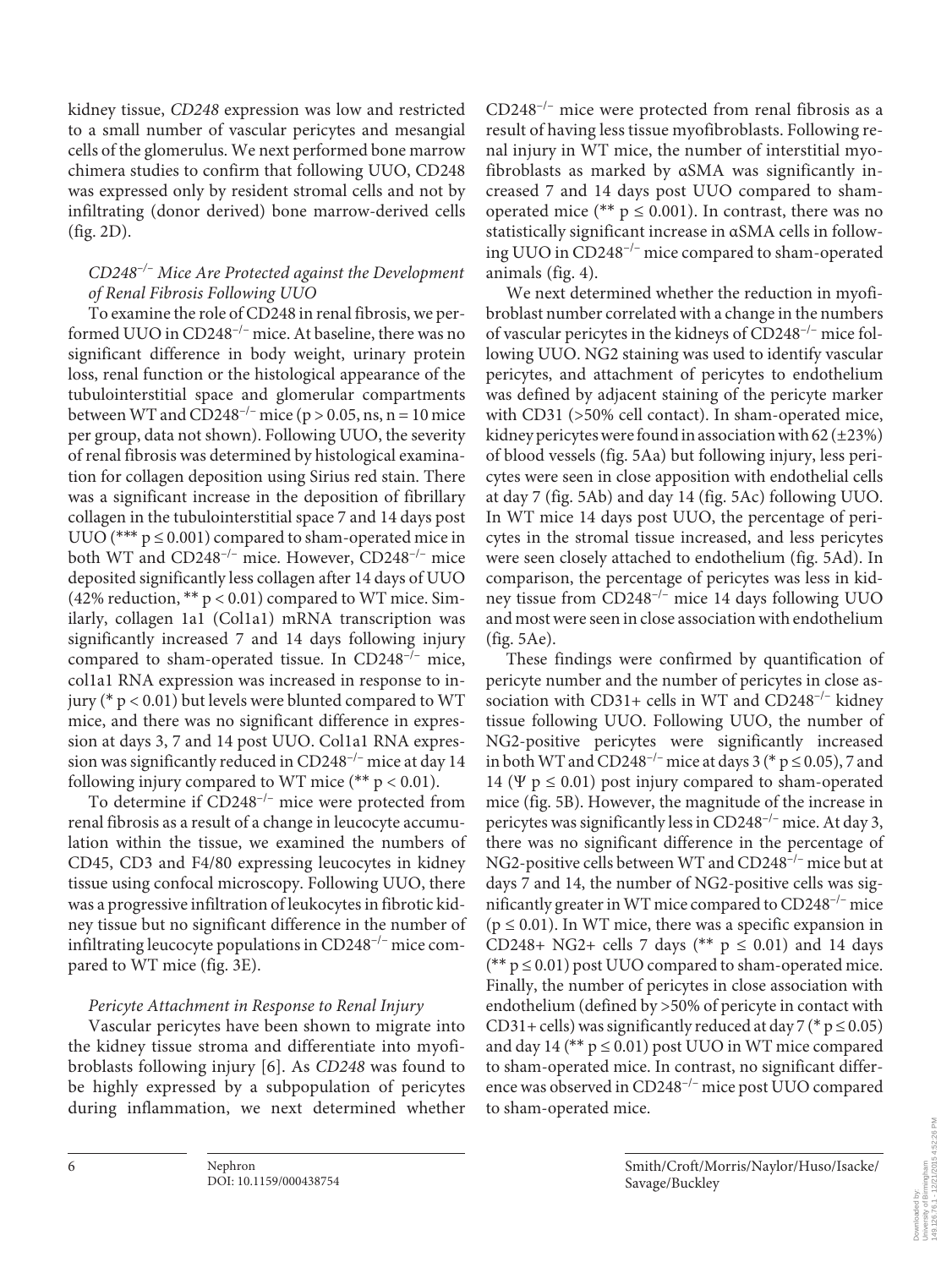WT CD248–/– Sham UUO day 14 **A** \*\* 12 150 □ Control \*\* Area collagen per HPF (%) Area collagen per HPF (%)  $\Box$  Day 3 10 \*\*\* mRNA fold change mRNA fold change Day 7 8 100 n s  $\Box$  Day 14 \*\*\* 6 \* 4 50 2  $\overline{0}$  $\Omega$ WT CD248–/– WT CD248–/– **B** Sirius red **C** Col1a1

**Fig. 3.** CD248<sup>-/–</sup> mice accumulate less interstitial collagen than WT mice following unilateral ureteric obstruction despite no significant difference in leukocyte infiltration. **A** Picrosirius red staining of sham-operated and UUO day 14 kidney tissue from WT and  $CD248^{-/-}$  mice ( $\times$ 40 magnification). **B** Digital quantification of Picrosirius red staining expressed as the percentage area of collagen per high power field. Collagen (red) expression is increased in WT and CD248<sup>-/-</sup> mice following injury.  $CD248^{-/-}$ 

# *CD248 –/– Mice Are Protected from Microvascular Rarefaction Following UUO*

 Prior to injury, there was no difference in vessel area between WT and  $CD248^{-/-}$  animals (fig. 6B). Following injury, there was an initial increase in vessel density in WT mice 3 days post injury followed by progressive vascular regression 14 days post injury (fig. 6B) suggesting an early phase of reparative angiogenesis followed by vascular regression (microvascular rarefaction), as previously reported [6]. In contrast, CD248<sup>-/-</sup> mice did not have an early phase of reparative angiogenesis and were protected from microvascular rarefaction in response to inmice deposited significantly less collagen after 14 days of UUO (42% reduction, 2-way ANOVA,  $n = 6$ , \*\*\*  $p < 0.001$ , \*\*  $p < 0.01$ ). **C** Col1a1 RNA expression was measured by quantitative PCR on whole kidneys. Results are expressed as mRNA fold change mean ± SEM relative to the control group (sham operated day 14). Col1a1 RNA expression was significantly reduced in CD248<sup>-/-</sup> mice at day 14 following injury compared expression in WT mice  $(2$ -way ANOVA,  $n = 6, * p < 0.05, ** p < 0.01$ .

jury as no significant difference in CD31 area could be detected between sham-operated animals and day 14 injured mice (fig. 6B far right panel).

# *CD248 –/– Stromal Cells Exhibit Impaired Function in vitro*

 In order to determine whether the effects we observed in vivo were due to a direct effect of *CD248* expression on stromal compartment in the kidney, we isolated stromal fibroblasts, mesangial cells, both of which express *CD248* , and as a control, we isolated proximal tubular epithelial cells, which do not express *CD248* . These cells



Color version available online

Color version available onlin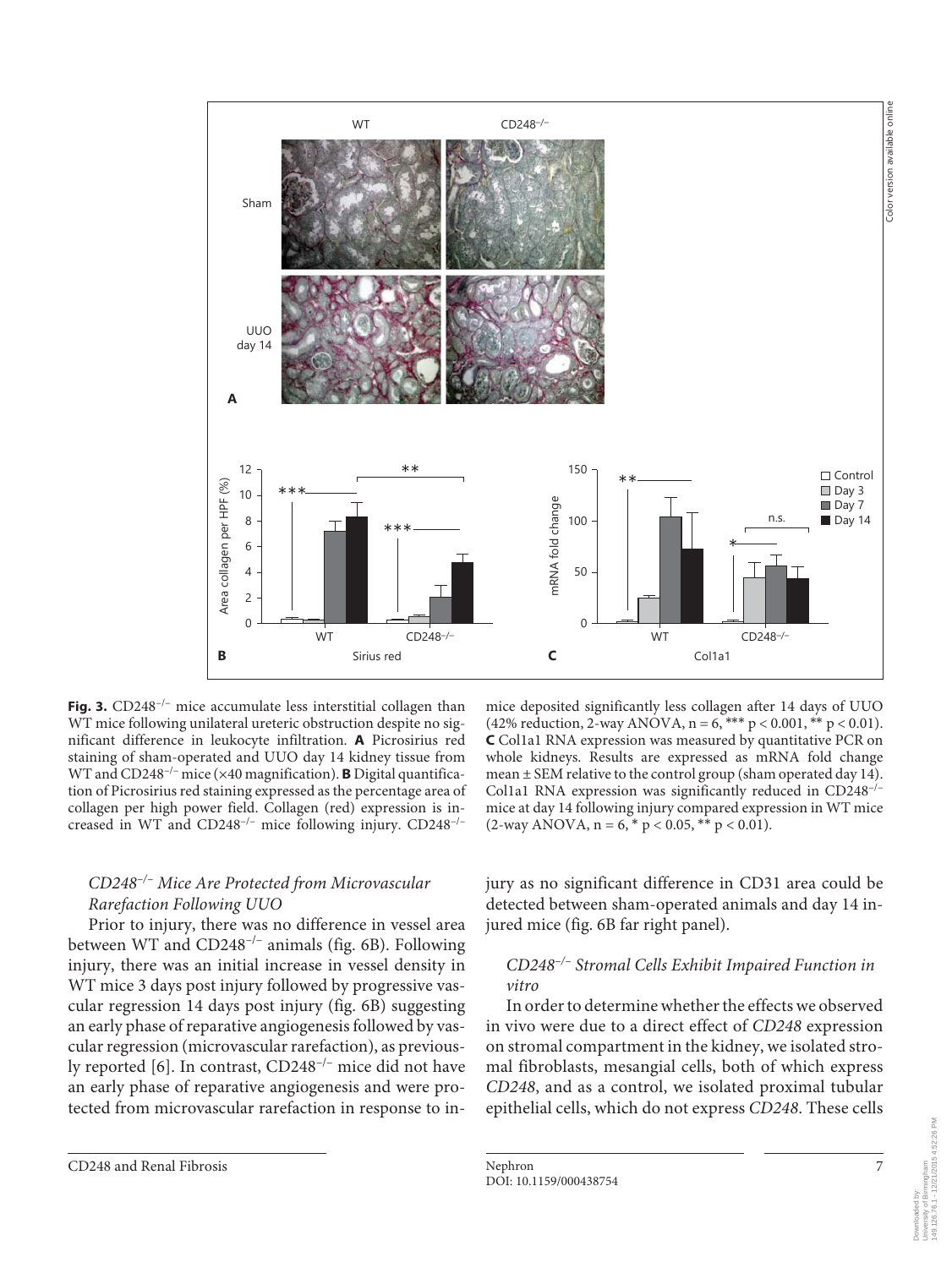

**Fig. 3.** CD248<sup>-/-</sup> mice accumulate less interstitial collagen than WT mice following unilateral ureteric obstruction despite no significant difference in leukocyte infiltration. **D** Representative confocal images of leucocyte infiltration defined by the expression of CD45 (red), nuclear stain (blue) in kidney tissue sections from WT and CD248<sup>-/-</sup> mice undergoing UUO. Magnification ×40. Scale bar 50 μm. **E** Digital quantification of CD45, CD3 and

F4/80 expression in kidney tissue sections from WT and CD248<sup>-/-</sup> mice following UUO. Data are expressed as mean ± SEM percentage of positive cells in 10 random fields of view per kidney section at a magnification of  $\times 40$  in 3 independent experiments (total n = 30 images analyzed). No significant difference in leucocyte infiltration was observed between WT and CD248<sup>-/-</sup> mice.

were isolated from WT and CD248<sup>-/-</sup> mice. The primary cells were isolated and the homogeneity of cell cultures confirmed as described in the methods. Fibroblasts and mesangial cells, but not proximal tubular epithelial cells isolated from CD248<sup>-/-</sup> mouse kidneys exhibited a significantly reduced proliferative potential compared to cells isolated from WT mice (fig. 6C). Similarly, fibroblasts and mesangial cells, but not proximal tubular epithelial cells isolated from CD248<sup>-/-</sup> mice exhibited a reduced capacity to deposit collagen in vitro (fig. 6D). These results suggest that the absence of CD248 can have a direct effect on the function of stromal cells in vitro.

#### **Discussion**

 In the present study, we demonstrate a pathogenic role for CD248 in the development of renal fibrosis. We show that *CD248* -deficient mice are protected from renal fibro-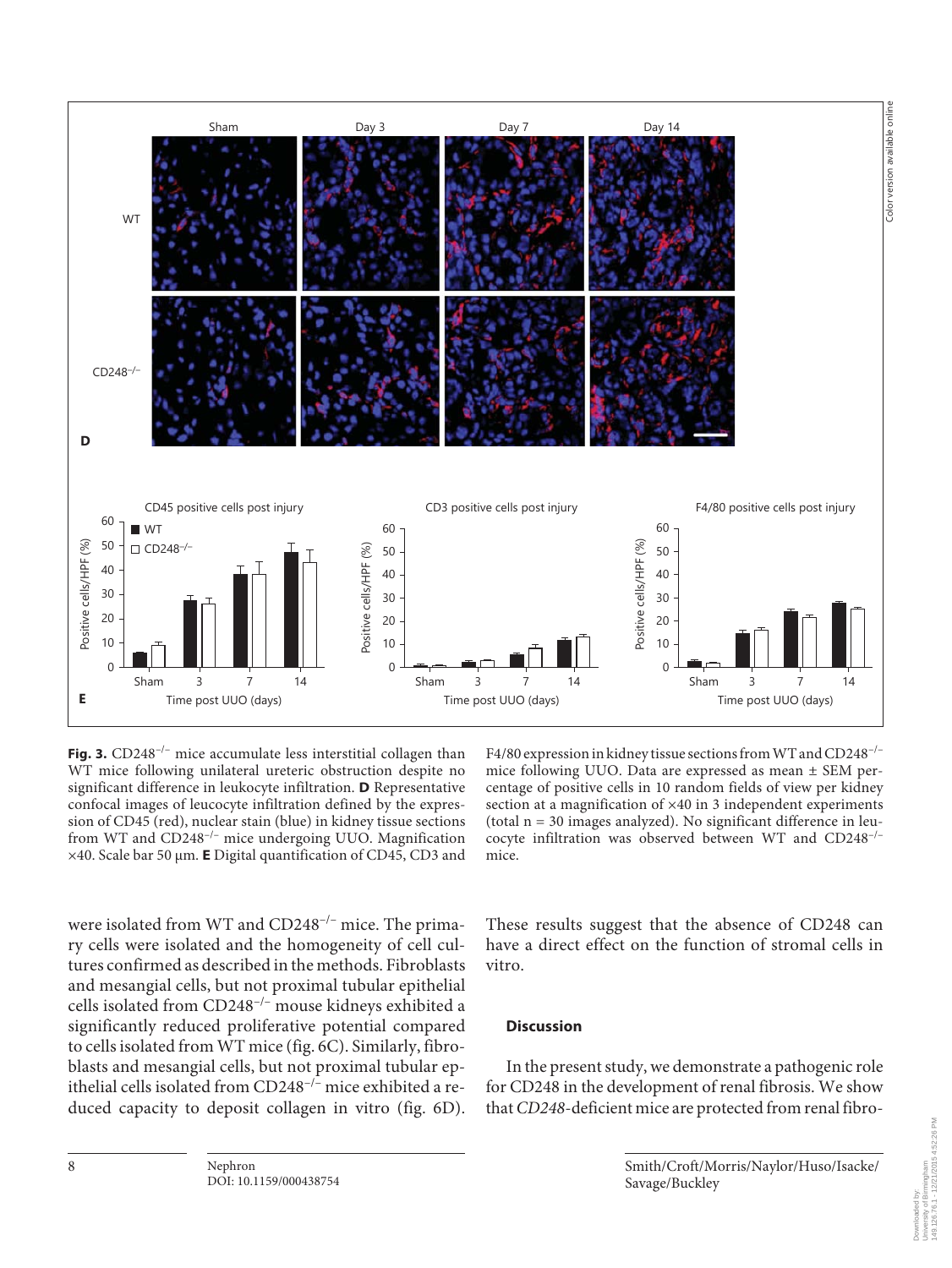

**Fig. 4.** CD248<sup>-/-</sup> mice have fewer αSMA+ myofibroblasts. Images showing αSMA expression (red) in injured kidney (14 days post UUO) in both WT and CD248<sup>-/-</sup> cells. Nuclei blue. Magnification ×630. Scale bar 50 μm. In WT mice, there was a significant increase

in the number of αSMA+ cells at 7 and 14 days following injury compared to sham-operated mice (1-way ANOVA and post hoc,  $n = 6$  mice per time point, \*\*  $p < 0.001$ ). In contrast, the increase in  $\alpha$ SMA+ cells was not observed in CD248<sup>-/-</sup> mice.

sis and microvascular rarefaction. These observations build on our previous work showing an upregulation of CD248 within the kidney biopsies of patients with progressive fibrotic renal disease. Collectively our findings suggest that targeting CD248 may be an effective therapeutic strategy to inhibit tissue fibrosis and microvascular rarefaction through modulation of both pericyte and stromal cell function.

 Whilst the exact mechanism by which *CD248* -expressing stromal cells contribute to fibrosis is not yet fully known, we found that in the absence of CD248, more vascular pericytes remain associated with the vascular endothelium and fewer matrix depositing myofibroblasts are seen in tubulointerstitium. These observations are consistent with recent reports establishing that the primary source of matrix depositing stromal cells are pericytes that migrate from the endothelium to the stromal compartment resulting in vascular instability [6]. Our findings suggest that *CD248* expression on stromal cells and pericytes is a critical step in regulating the effective operation of these 2 disease processes.

 We have previously demonstrated that in resting kidney, *CD248* is expressed by mesangial pericytes of the glomerulus and at low levels by a population of peritubular cells that morphologically appeared to represent pericytes [10]. With progressive renal fibrosis, upregulated expression of *CD248* was observed within the stromal cell compartment of the kidney. In the murine kidney, *CD248* is expressed by mesangial cells of the glomerulus, stromal fibroblasts and some, but not all, pericytes surrounding the capillaries. PDGFRβ, NG2, αSMA and desmin are all widely used as pericyte markers, but none are specific for pericytes, nor expressed on all pericytes at all times [24] . While CD248 sometimes co-localized with PDGFRβ, NG2 and desmin, CD31-positive capillaries were also seen closely surrounded by CD248 single-positive perivascular cells, in a location expected to be occupied by pericytes. This suggests that CD248 can be useful in identifying a pericyte subset not detected by traditional pericyte markers. We have recently reported similar findings in skeletal muscle where *CD248* is expressed by a subset of pericytes expressing traditional pericyte markers and a subset expressing only *CD248* [25]. Understanding the function and phenotype of these *CD248* -expressing pericytes is the subject of ongoing work.

 In human disease, fibrosis and vascular rarefaction have consistently been reported to associate with a poorer disease outcome [7]. Renal tubulointerstitial pericytes have been implicated in the development of renal fibrosis [2, 3, 6]. Careful tracking and kinetic modeling studies performed by Lin et al.[6] have demonstrated that in response to injury, Col1a1+ pericytes, which express PDGFRβ and αSMA, detach and migrate away from the underlying endothelium to form myofibroblasts that deposit collagen. This process is accompanied by microvascular rarefaction with loss of pericytes from the vascula-

9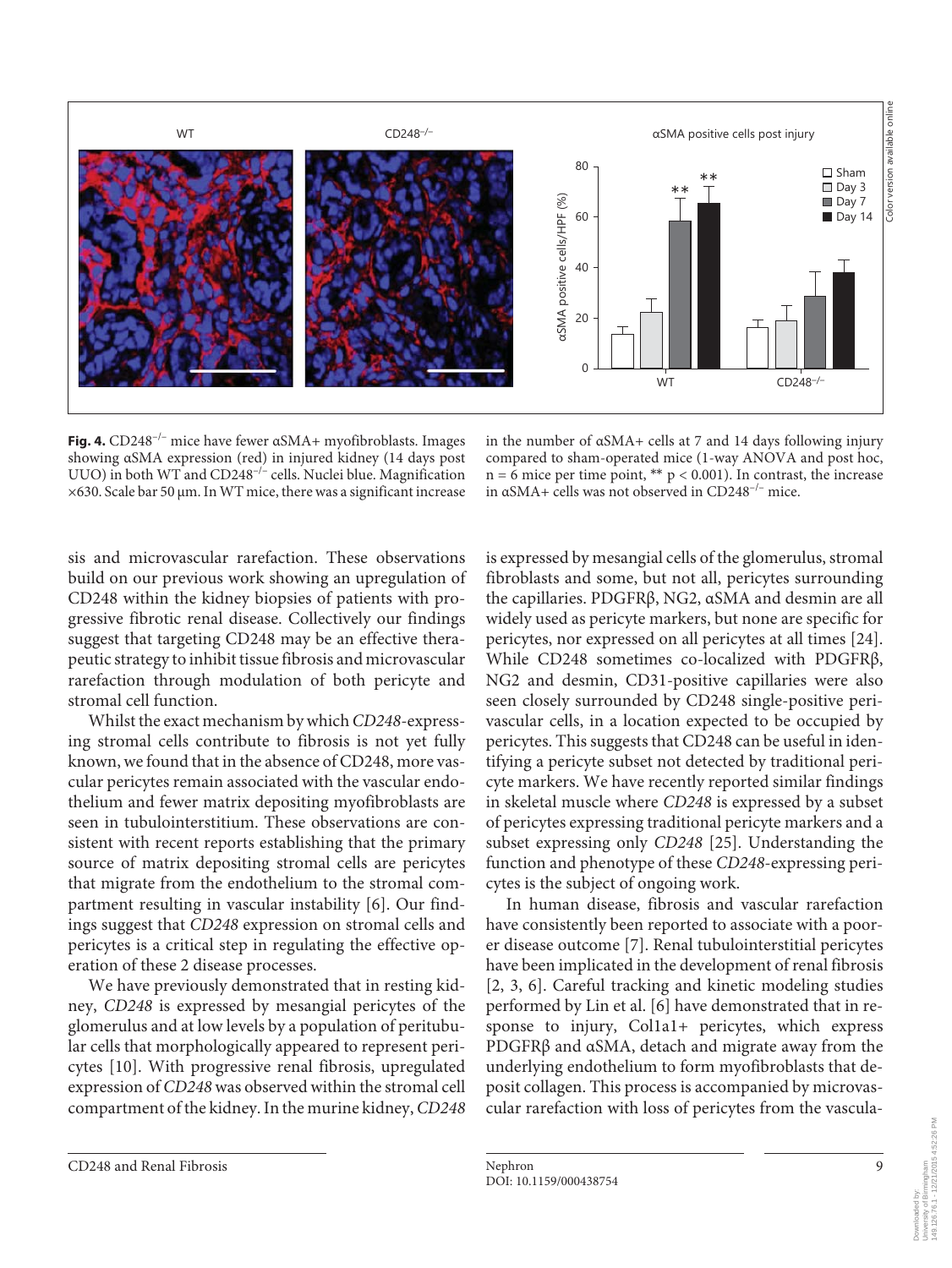

**Fig. 5.** Less pericytes are seen in association with endothelium and in the kidney interstitium in CD248<sup>-/-</sup> mice following UUO. Representative immunostaining for CD31 (red), CD248 (white), NG2 (green) and nuclei blue  $(A)$  from sham-operated mice  $(Aa)$ , WT mice 7 days (**Ab**) and 14 days (**Ac**) post UUO ×630 magnification. White arrows indicate pericytes not closely associated with endothelium. WT ( $Ad$ ) and  $CD248^{-/-}$  ( $A$ e) kidney tissue 14 days post UUO (×400 magnification). **B** Quantification of NG2 positive fibroblasts in WT vs. CD248<sup>-/-</sup> mice and NG2+ CD248+ pericytes in WT kidney tissue following injury. Data are presented as mean ± SEM for percentage of positive cells per field of view (10 random fields of view at ×400 magnification selected per treatment group in 3 independent experiments,  $n = 6$  mice per treatment group).

The percentage of cells expressing NG2 in kidney tissue of both WT and CD248<sup>-/-</sup> mice was significantly increased 3 days (\*  $p =$ 0.05), 7 and 14 days following UUO ( $\Psi$  p  $\leq$  0.01). The percentage of NG2+ cells in WT mice was significantly ( $*$  $p \le 0.01$ ) increased in kidney tissue from WT vs. CD248<sup>-/-</sup> mice at 7 and 14 days post UUO. The percentage of NG2 cells attached to endothelium (defined as co-localization with CD31) was also quantified. In WT mice the percentage of NG2+ CD248+ were significantly increased (\*\*  $p \le 0.01$ ) 7 and 14 days post injury compared to sham-operated mice. There was a significant increase in the number of pericytes (NG2-expressing cells) attached to the endothelium at 7 and 14 days post UUO in CD248<sup>-/-</sup> mice compared to WT mice (\*  $p \le$  $0.01$ , \*\*  $p \le 0.05$ ).

Fig. 6. Microvascular rarefaction is reduced in CD248<sup>-/-</sup> mice. **A** and **B** CD31+ staining in UUO kidneys from WT and CD248<sup>-/-</sup> mice. Vessel density was assessed at various time points following UUO in sham-operated, WT and CD248<sup>-/-</sup> mice (1-way ANOVA, n = 6 mice per group at each time point repeated in 3 independent experiments,  $* p < 0.05$ ,  $** p < 0.001$  compared to control). **C** and

**D** The proliferative capacity and ability to deposit collagen of stromal cells (fibroblasts and mesangial cells) and epithelial cells from WT and CD248<sup>-/-</sup> animals were assessed. Stromal cells but not epithelial cells from CD248<sup>-/-</sup> mice demonstrated a reduced capacity to proliferate and deposit collagen in vitro (t test,  $n = 3$ ,  $n \ge 0.05$ ,  $*** p < 0.01$ ). (For figure see next page.) 0.05, \* \* \* p < 0.01). (*For figure see next page.*)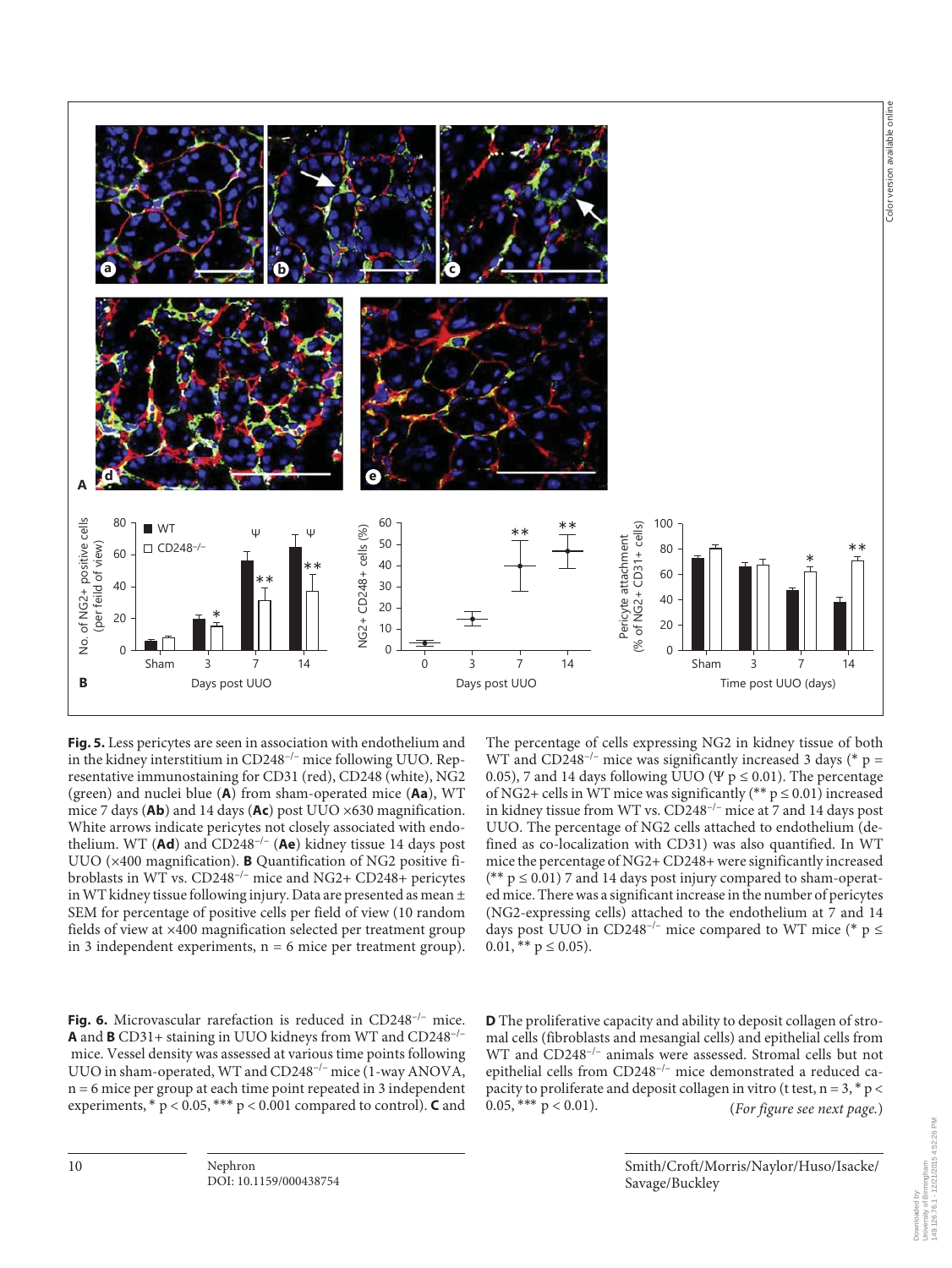

CD248 and Renal Fibrosis Nephron

DOI: 10.1159/000438754

Downloaded by:<br>University of Birmingham<br>149.126.76.1 - 12/21/2015 4:52:26 PM 149.126.76.1 - 12/21/2015 4:52:26 PMUniversity of Birmingham Downloaded by:

11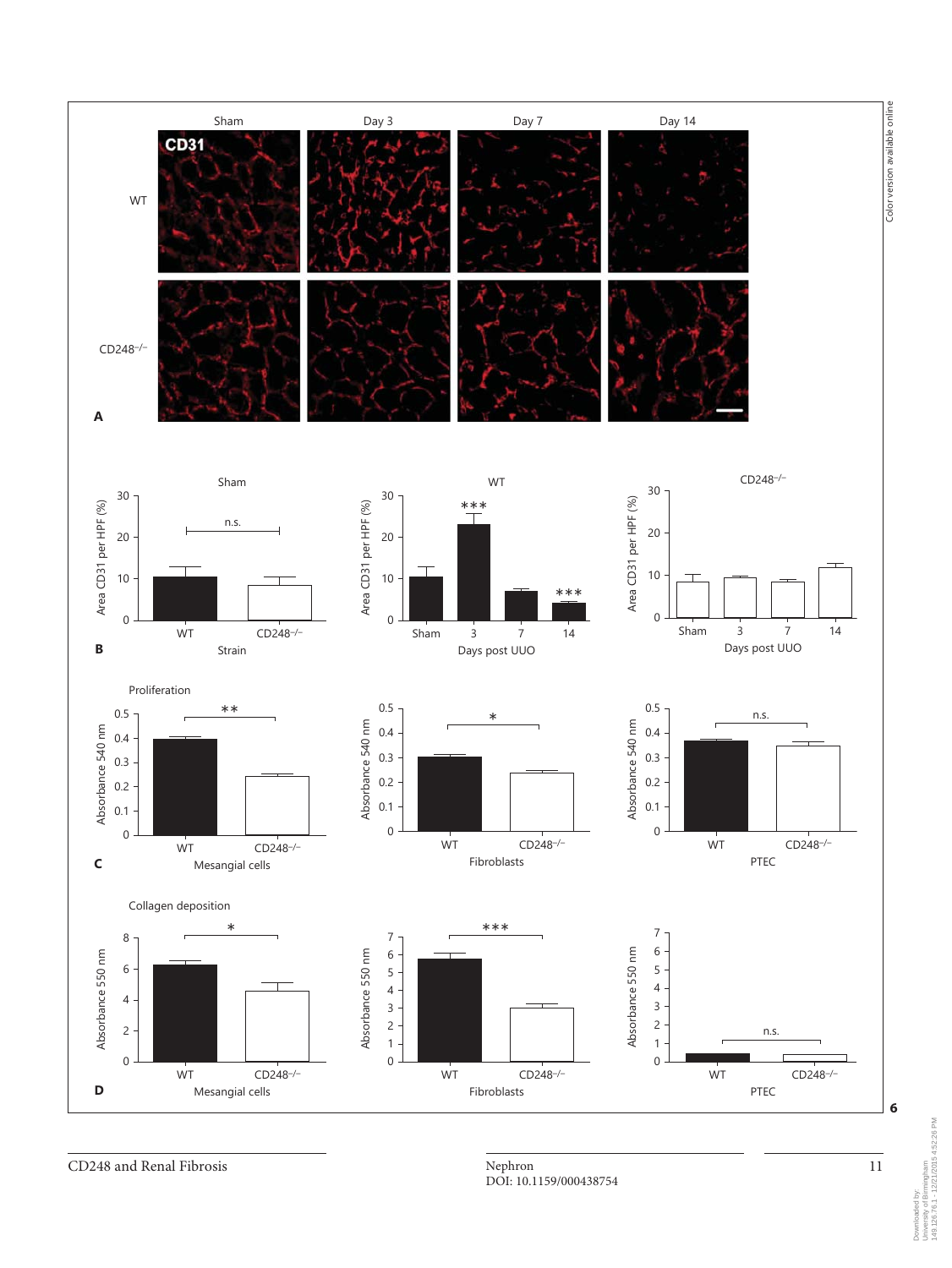ture and a failure of reparative angiogenesis [6]. In addition, pericyte proliferation has been shown to be associated with both ischemic-reperfusion and UUO mouse models of renal fibrosis [6, 26] . However, we do not yet know if the reduced number of myofibroblasts and pericytes in the stroma in *CD248* -deficient mice is the result of impaired migration or a specific defect in proliferation in vivo.

 In the UUO model, an early angiogenic response to injury has been demonstrated with increased capillary density detected from day 2 (inflammatory angiogenesis) followed by microvascular rarefaction [6]. In the absence of CD248, we observed that pericytes remain associated with the vascular endothelium and these kidneys are protected from vessel loss in response to injury. There is also blunting of the early angiogenic response to injury (lack of increase in vessel density at day 3). CD248-deficient mice also developed less stromal fibrosis following UUO. It has been demonstrated in cancer studies that CD248 expression is associated with tumor progression and metastasis [27] . CD248 binds to extracellular matrix proteins fibronectin, collagens types I and IV, and it is thought that the interaction between these components and CD248 mediates cell attachment and migration during tumor progression [17, 28] . In the kidney, the absence of CD248 may prevent the interaction between pericytes, ECM proteins and stromal fibroblasts and prevent these cells from migrating from the vasculature into the tissue stroma and differentiating into myofibroblasts. This in turn would result in less stromal fibrosis following renal injury and stabilization of the vasculature preventing microvascular refraction.

 PDGF signaling from endothelial cells to PDGFR on pericytes has been shown to be vital for vascular stabilization following kidney injury [22] . Recent evidence suggests that CD248 may exert its effects through regulation of the PDGF pathway as PDGF-induced phosphorylation of extracellular signal-regulated kinase (ERK), but not phosphorylation of PDGFR itself, was markedly diminished in CD248-deficient pericytes [16]. Thus, CD248 may modify PDGF signaling acting downstream of PDGFR but upstream of ERK1/2 by an as yet unknown mechanism. It is therefore possible that our observation that the absence of CD248 leads to less microvascular rarefaction and fibrosis following injury may be the result of defective PDGF pericyte signaling leading to decreased detachment from the endothelium in response to injury.

 Renal injury and inflammation following UUO result in increased expression of CD248 on fibroblasts within the kidney stroma. In resting kidney, these cells did not express *CD248* . This increased expression of *CD248* was seen in addition to the increased subset of pericytes expressing *CD248* following UUO. The high expression of *CD248* in stromal cells in inflamed tissue, with low expression in healthy tissue makes it is an appealing therapeutic target. Targeting single receptors on pericytes such as PDGFRβ is sufficient in some models to prevent fibrosis [6, 22]. However, pericyte detachment occurs early in the evolution of renal injury [5], and therefore, blockade of CD248, which would lead to less pericyte detachment, is an attractive therapeutic candidate.

 Our findings suggest that the constitutive removal of CD248 modulates the response of renal pericytes and stromal fibroblasts to injury. Although the precise mechanism is not yet known, it is clear that genetic loss of CD248 significantly reduces the formation of matrix depositing myofibroblasts in response to renal injury by ureteric obstruction, resulting in less tissue fibrosis. Our data highlight CD248 as a novel, anti-fibrotic, target with the added advantage that it may allow for the modulation of both activated pericytes and fibroblasts but not epithelial cells found in inflamed but not normal tissue. Targeting CD248 expressing stromal cells has the capability to modulate both microvascular rarefaction and tissue fibrosis, 2 vital disease processes in progressive renal fibrosis.

#### **Acknowledgments**

 This work was funded by a Wellcome Clinical Training fellowship for Dr. Smith. The authors wish to thank Spike Clay for his advice and training in small animal surgery, Fern Barrington for her technical assistance, Prof. Alexander Howie (UCL) for his assessment of the  $CD248^{-/-}$  animal renal tissue and Dr. Julie Williams for her advice and support through the Wellcome Trust Clinical Research facility, Birmingham, UK.

#### **Funding**

 This work was funded by a Wellcome Trust Training fellowship to Dr. Smith.

#### **Disclosure Statement**

 Professor C.O.S. Savage is currently employed by GlaxoSmith Kline and has also received research grants from Talecis and Biogen Idec. The other authors have nothing to disclose.

Savage/Buckley

Smith/Croft/Morris/Naylor/Huso/Isacke/